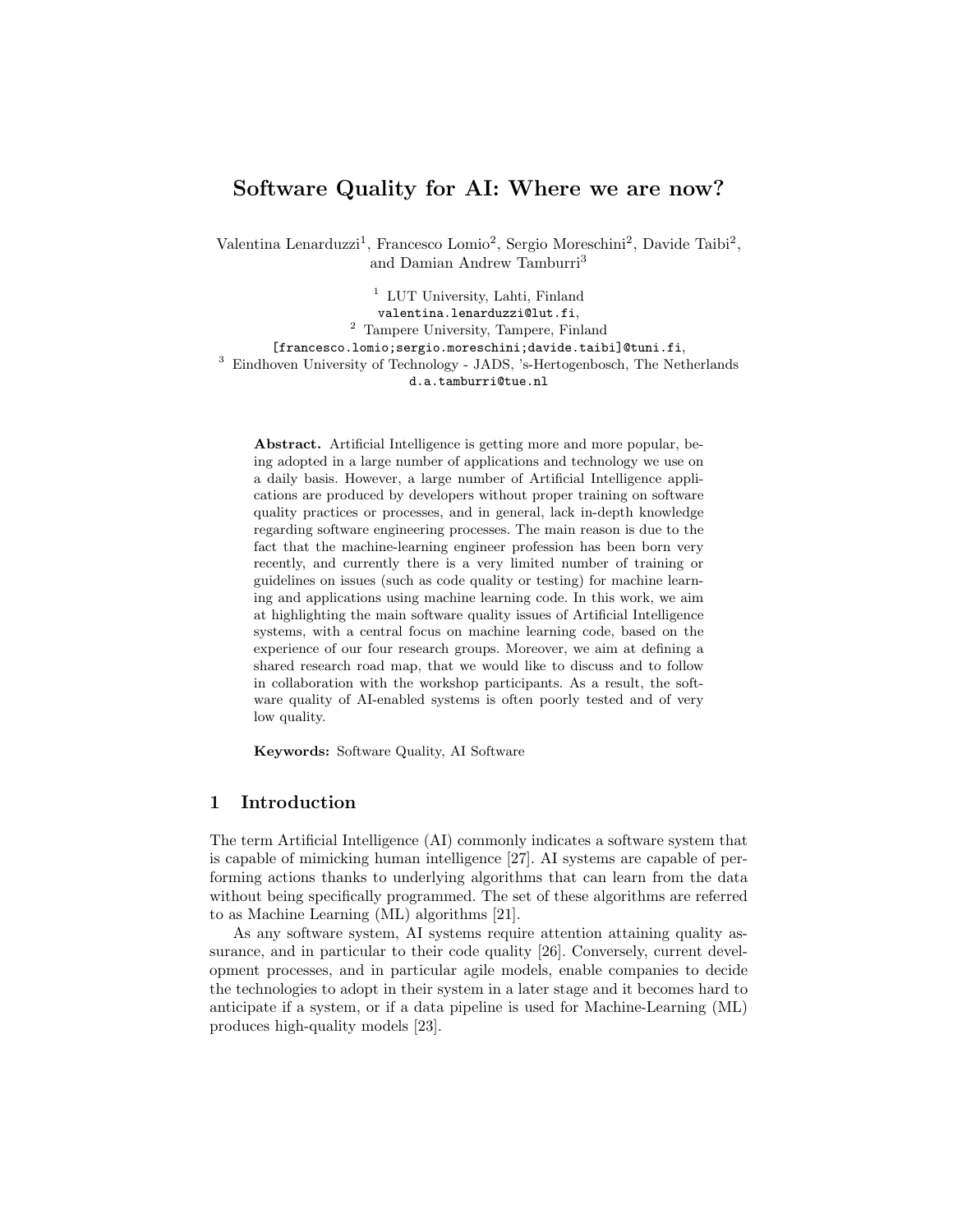2 V. Lenarduzzi et al.

The need for considering the quality of AI-enabled systems was highlighted already even more than 30 years ago [31] [26]. For the time being, different approaches have been proposed to evaluate the quality of the AI-models but little in the way of AI code quality itself (e.g. [15] and [8]).

Conversely, as already mentioned, the overall quality of the AI-enabled systems, and in particular the ML code has never been investigated systematically so far if not anecdotally. For example, a report from Informatics  $Europe<sup>4</sup>$  and the ACM Europe Council<sup>5</sup>, as well as the Networked European Software and Services Initiative<sup>6</sup>, highlighted the importance of assessing the quality of AIrelated code [16] [23]. The EU has also proposed a whitepaper discussing a high-level approach to the regulatory compliance of AI, but did not focus on code quality issues at all [12] .

AI code needs to be maintained. Therefore, developers need to take care of the quality of their code, and keep the technical debt [6] under control [28].

The goal of this paper is to highlight the quality-related issues of AI software, as well as possible solutions that can be adopted to solve them. The identification of such quality issues is based on the experience of our four research groups: (1) the Software Engineering group of the LUT University, (2) the Machine Learning and (3) Software Engineering groups of the Tampere University, and the (4) Jheronimus Academy Data and Engineering (JADE) lab of the Jheronimus Academy of Data Science.

The insights in this paper enable researchers to understand possible problems on the quality of AI-enabled systems opening new research topics and allows companies to understand how to better address quality issues in their systems.

The remainder of this paper is structured as follows. Section 2 presents Related works. Section 3 described the current issues on code quality of AI-enabled systems, Section 4 proposes our shared road map while Section 5 draws conclusions.

# 2 Related Work

As any software system, AI-enabled software, and in general ML code, require to pay attention to quality assurance, and in particular to the code quality. Current development processes, and in particular agile models, enable companies to decide the technologies to adopt in their system in a later stage. Therefore, it is hard to anticipate if a system, or if a data pipeline used for ML will produce high-quality models [23].

A limited number of peer-reviewed works highlighted the quality issue in AI-enabled software.

Murphy et al. [22] proposed a testing framework for Machine Learning (ML), introducing the concept of regression testing and an approach for ranking the cor-

<sup>4</sup> Informatics Europe https://www.informatics-europe.org

<sup>5</sup> ACM Europe Council https://europe.acm.org

<sup>6</sup> The Networked European Software and Services Initiative - NESSI http://www. nessi-europe.com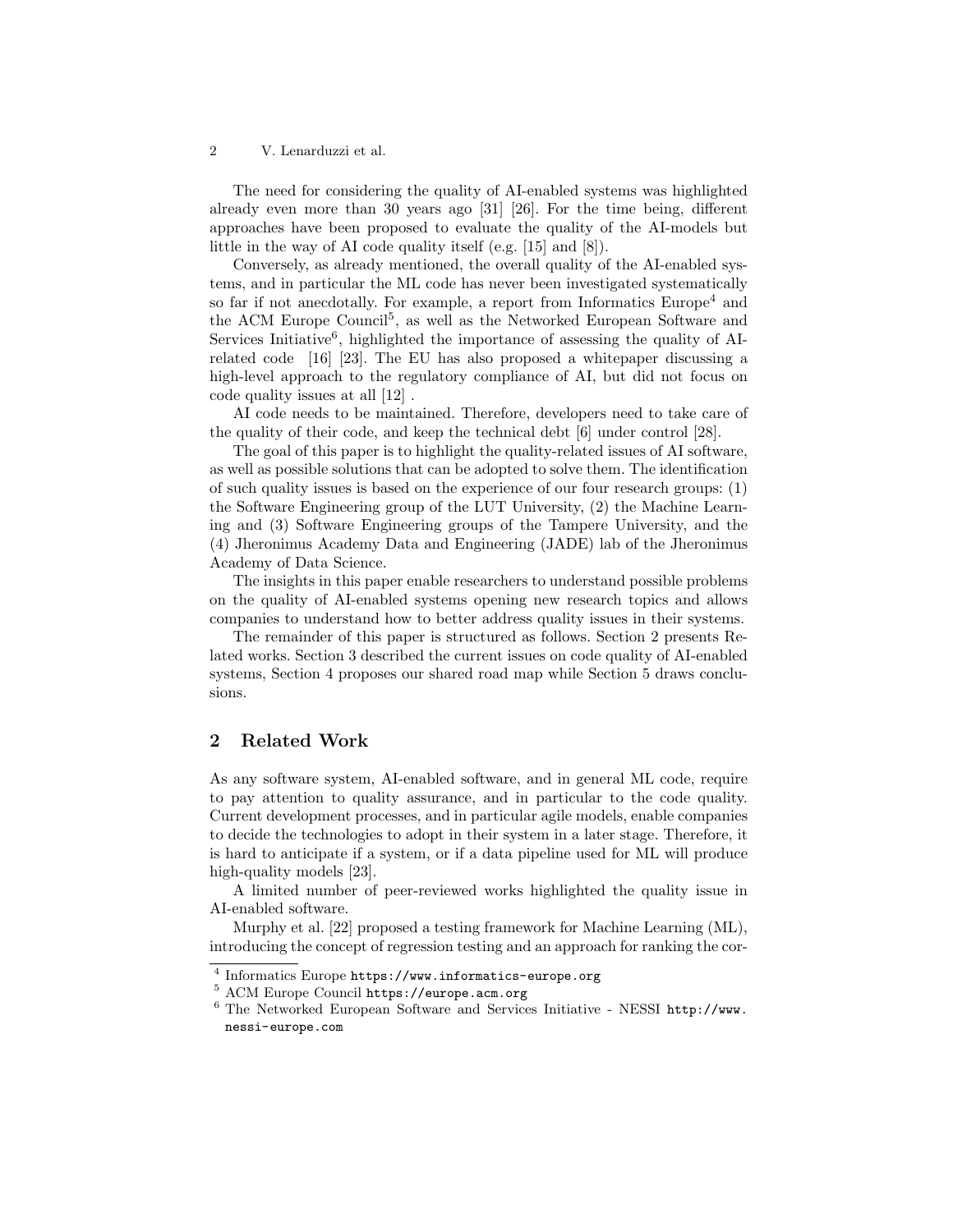rectness of new versions of ML algorithms. Besides the proposed model, they also highlighted conflicting technical terms with very different meanings to machine learning experts than they do to software engineers (e.g. "testing", "regression", "validation", "model"). Moreover, they raised the problem of code quality, reporting that future works should address it. Related to the matter of ML testing, Zhang et al. provided a comprehensive survey research [30]. In this work with the term ML testing, they refer to "any activity aimed at detecting differences between existing and required behaviors of machine learning systems." The work comprehends a section related to fundamental terminology in ML which will be referred to in Table 1.

Nakajima, in his invited talk, call the attention the product quality of MLbased systems, identifying new challenges for quality assurance methods. He proposed to identify new testing methods for ML-based systems, proposing to adopt Metamorphic testing [10] is a pseudo oracle approach and uses golden outputs as testing values.

Pimentel et al. [10] investigated the reproducibility of Jupyter notebooks, showing that less than 50% of notebooks are reproducible, opening new questions to our community to propose advanced approaches for analyzing Jupyter notebooks. Wang et al [29] analyzed 2.5 Million of Jupiter notebooks investigating their code quality reporting that notebooks are inundated with poor quality code, e.g., not respecting recommended coding practices, or containing unused variables and deprecated functions. They also report that poor coding practices, as well as the lack of quality control, might be propagated into the next generation of developers. Hence, they argue that there is a strong need to identify quality practices, but especially a quality culture in the ML community.

The vast majority of grey literature also focuses on the quality of the ML models or on the data. Only a limited number of authors raised the problem of the overall product quality or of the quality of the ML code. Vignesh [24] proposed to continuously validate the quality of ML models considering black boxes techniques and evaluating the performance of model post-deployment on test data sets and new data from production scenarios. He also proposes to adopt metamorphic testing, involving data mutation to augment test data sets used for evaluating model performance and accuracy.

It is interesting to note that Vignesh recommends exposing models being tested as RESTful service, instead of testing internally or manually. As for the quality of the code of ML Models, Dhaval [20] proposes to introduce code review processes for ML developers, adopting code reviewing techniques traditionally adopted in SW Engineering.

Besides the model itself, the essence of a good machine learning-based software relies on the data used to train the network. It is therefore vital to take into account the characteristics and features that mark a specific application and meet such qualities in the data used to develop it. Hence, some of the requirements that the data needs to meet are: context compatibility, incorruptibility, and completeness. In a data-driven software scenario, it is not rare to find to encounter a situation in which the same data set is used to train networks with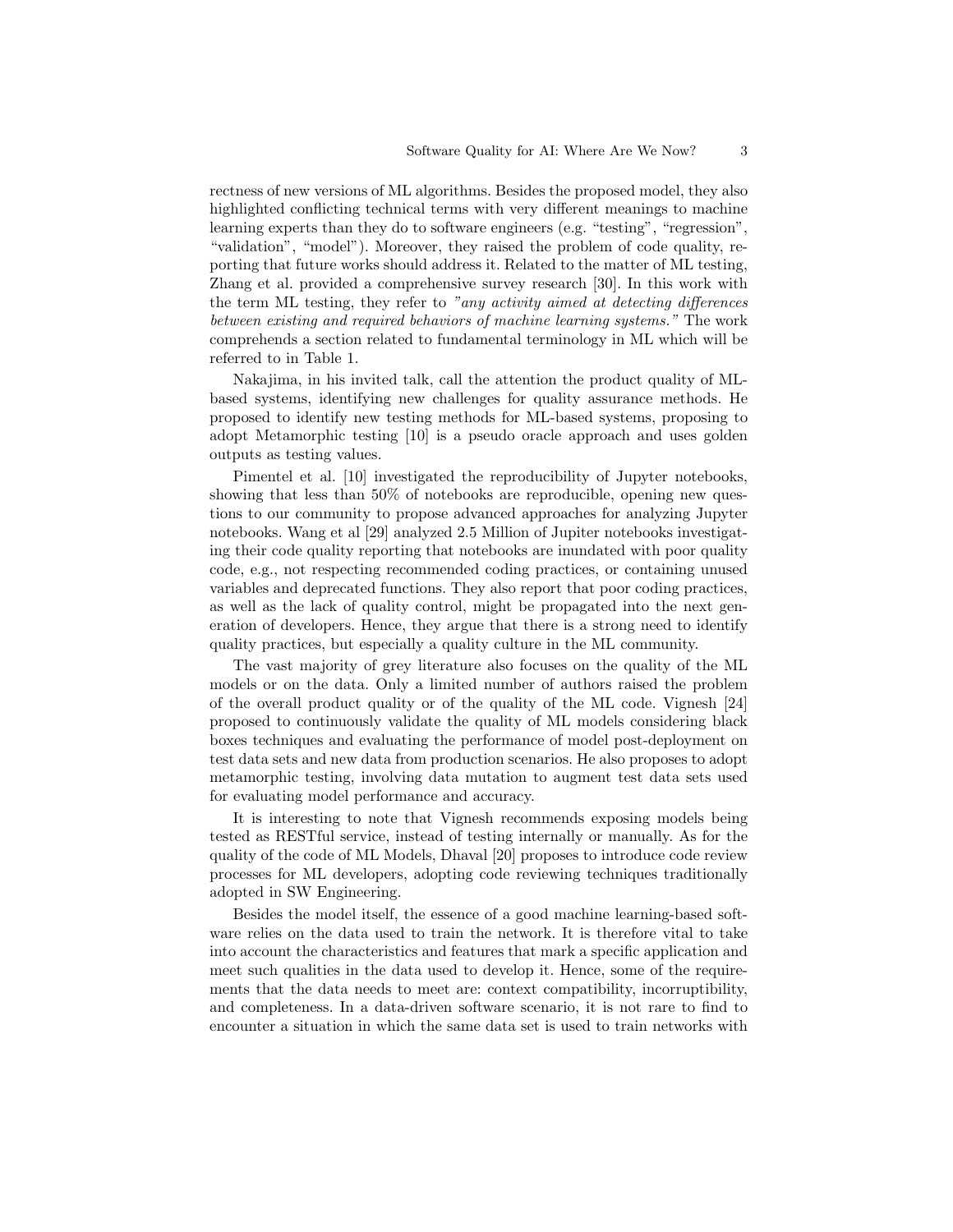#### 4 V. Lenarduzzi et al.

different goals. As an example, most of the networks generated in computer vision are fine-tuned over a first tuning on ImageNET [13]. In such a situation it is very important to take into account the compatibility between the context for which the data has been created and the one we are trying to use the data for. With *incorruptibility* we define the quality of a data set to be resistant to external factors that might generate errors, or undesired changes, during writing, reading, storage, transmission, or processing.

A data set is complete, related to a specific application when it is capable of describing and defining specific information (in the form of mono or multidimensional variables) in its entirety. Related to a Machine Learning-based approach we say that the data set is complete when it is capable of tuning the weights to generate the desired result without any requirement for fine-tuning. As an example, we take the MNIST data set [17] which is complete if we are training a network to understand handwritten digits, but not in the case when we want to train a network to understand handwriting as it does not include letters. To this matter, an ulterior data set has been created, known as EMNIST [11].

Lwakatare et al performed the work closest to this work [19]. They discussed software engineering challenges based on a survey conducted on four companies. The result is a taxonomy of challenges that consider the life-cycle activities of ML code (such as assemble data set, create model, (re)train and evaluate, deploy). However, differently than in our work, they did not identify clear issues and possible solutions.

# 3 AI Software Quality: Key Issues and Comments

Based on the collective experience of our groups and through simple self-ethnography [9], we elicited different code quality issues commonly faced by all sorts of stakeholders (e.g., our research assistant working for consultancy projects in AI, our colleagues, and our students as developers of AI Software) working with AI software. In this Section, we describe the aforementioned elicitation, also discussing possible solutions that might be adopted to solve the emerged issues.

– Developers Skills and Training. Once the suitable data has been chosen and proven to be compliant with our requirements the next step involves coding. The machine learning engineer profession was born less than a decade ago and therefore, no training guidelines have been outlined yet. Most of the professionals that occupy this position have been moving from a similar field such as mathematics, physics, or computer vision. This grouping of different backgrounds generated "communication problems" which reflected in the way the code was written. We identify four open problems nested in this macro area: code understandability, code quality guidelines, training problems, and the absence of tools for software quality improvement. One of the main issues of AI Developers is the lack of skills in software engineering, and especially the lack of skills in software quality and maintenance. The reason is that AI developers are often experts borrowed from other fields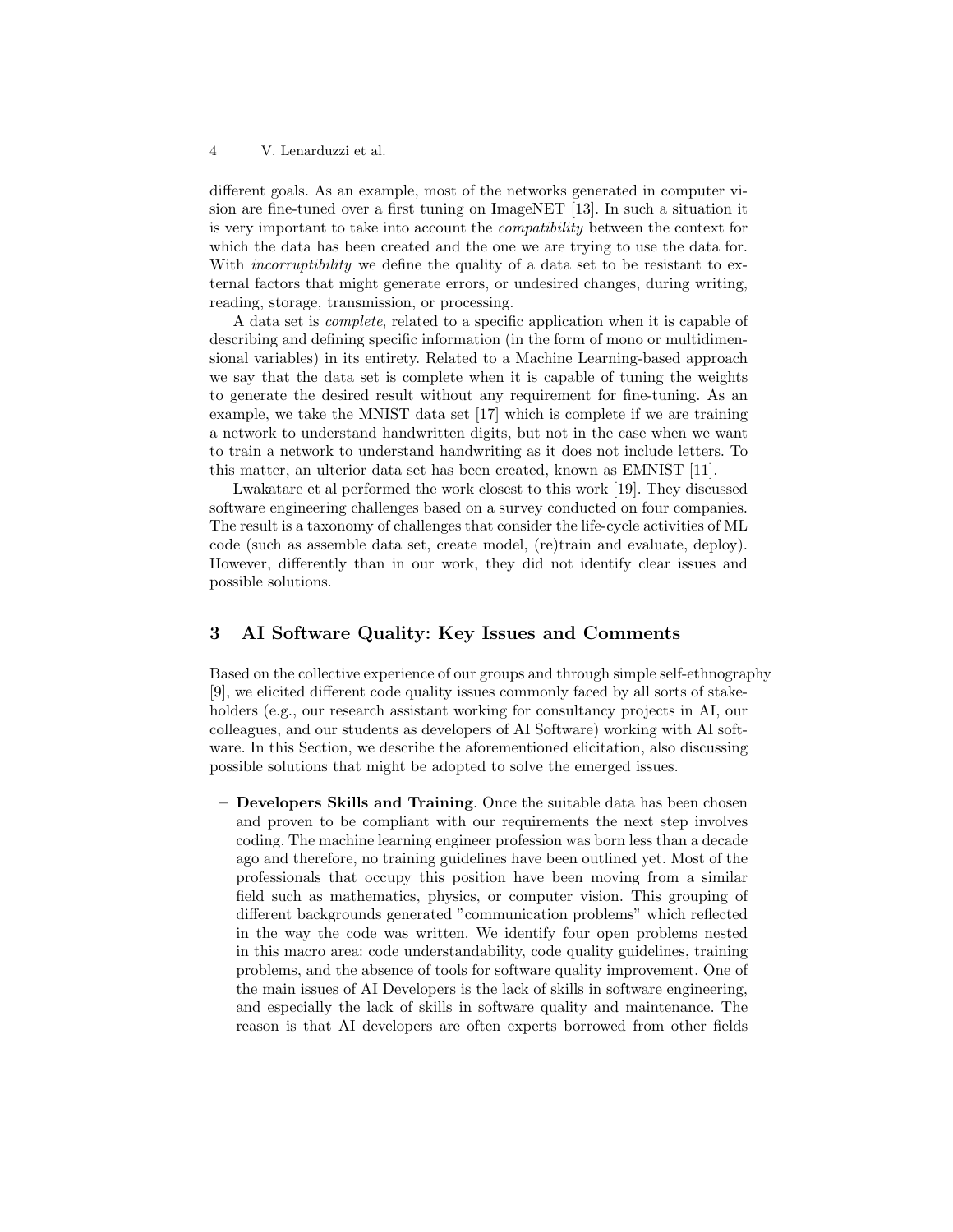such as physics or mathematics. The lack of skills in software quality is then reflected in their code. Moreover, as highlighted by Wang et al. [29], the AI code examples often provided online by AI experts and teachers are of low quality, mainly because they lack in software engineering skills. As a result, these poor coding practices may further be propagated into the next generation of developers. For these reasons, there has been a rise in the number of courses created to instruct specific approaches related to AI in different fields [14].

- Development Processes. Because of the aforementioned lack of skills and training in software engineering, AI developers often lack knowledge of development processes. As a result, in our experience, it is often hard to introduce them into running agile processes, while it is much easier to introduce them into a waterfall process. The main reason is their problem in segmenting the work into smaller units or user stories, and to incrementally deliver the results, as usually done in agile processes.
- Testing Processes. Testing AI code is usually considered for AI developers as testing and training the machine learning algorithms. The introduction of unit and integration testing is of paramount importance to ensure the correct execution of software systems. However, the different testing practices, usually applied in software engineering, are not commonly applied to the AI-related code, but only to the overall systems including them, and the AI-specific function is not commonly part of the CI/CD pipeline. The reason might be in the complexity of running tests, and the problem of the non-deterministic results of the AI-algorithms. Metamorphic testing can be a good solution, at least to run unit testing.
- Deployment confidence. Developers commonly prefer to manually test their AI-models, and then to manually deploy the systems in production, mainly because they are not confident in releasing every change automatically. The reason is still connected to the lack of clear testing processes and the last of integration of unit and integration tests.
- Code Quality. AI-code is often of very low quality, mainly because of the lack of quality guidelines, quality checks, and standards. We might expect the IDEs to highlight possible "code smells" in the code, or to highlight possible styling issues. However, the current support from IDEs is very limited. Specific libraries, such as Tensorflow, refer to the document PEP-8 [25], which is the official style guide for Python code. However, the latter does not take into account the specific pipeline which involves the different stages of developing AI-code. An interesting initiative is conducted by Pytorch, which relies on Pytorch [4], a wrapper developed to organize the code in sections and separates the research code (dataloader, optimizer, training step) from the engineering code (i.e. training process). Even if Pytorch does not provide clear styling guidelines, it pushes developers to adopt clear guidelines for structuring the code.
- Incompatibility of new version of ML libraries. A well known problem in ML, is the necessity of installing a specific version of libraries as most of those might not be compatible with their future releases mining the success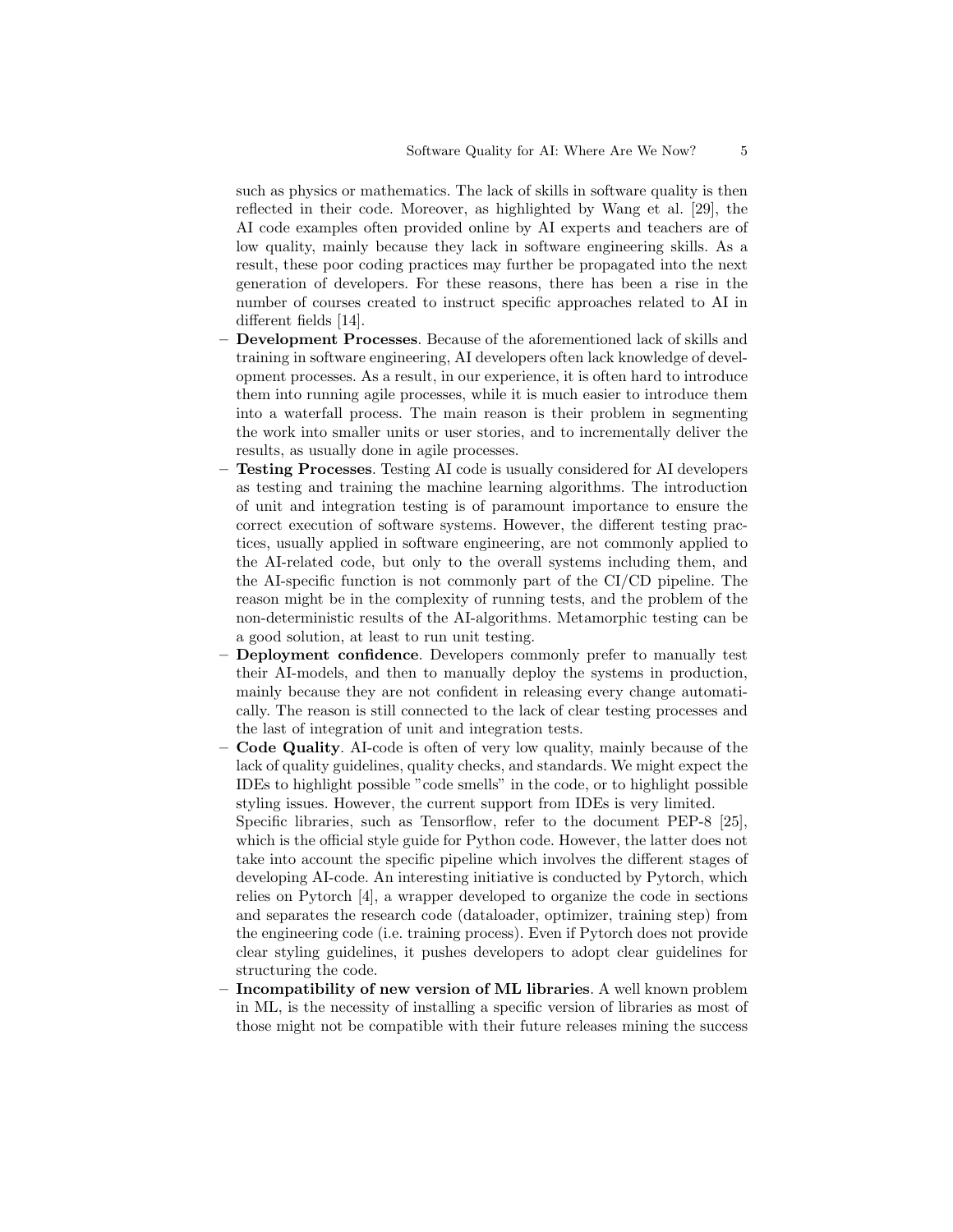6 V. Lenarduzzi et al.

of the final project. This often creates inconsistency and incompatibility of the old version of the system with newer versions  $\begin{bmatrix} 1 \end{bmatrix}$   $\begin{bmatrix} 2 \end{bmatrix}$   $\begin{bmatrix} 5 \end{bmatrix}$ . A possible workaround is to use microservices, adopting a specific version of a library on a service, and eventually another version of the same library on another service. However, when the existing code needs to be executed on a newer version of the same library, migration issues need to be considered.

- Code Portability. The rise of multiple libraries for ML training together with the different background of the engineers generated a new "Babel tower" for coding. Libraries such as Pytorch or Tensorflow have a different backbone which makes the same application look very different from one another. Therefore, to understand and port the code from one library to the other, it is often nontrivial.
- Terminology. AI and Software Engineering usually adopts the same terms for different purposes. This issue usually creates misunderstandings between developers with different backgrounds. In order to clarify the terms adopted by both domain, in Table 1 we present and describe the most common misleading terms together with their meaning in AI and in SW Engineering. Some terms have a totally different meaning in the two domains, while others might be used for the same purpose in different contexts. As an example, the term "parameter", besides the different definitions proposed in Table 1, is in both cases used to describe inputs or properties of objects for configuration. As another example, the term "code" can be also used in AI to describe the set of instructions to build the different layers, to recall the input dataset, and to perform training, test (and when necessary validation).
- Communication between AI Developers and other developers . Because of the different terminology adopted, we commonly experienced communication challenges between AI and other developers. As an example, we often had communication issues with AI developers without a software engineering background, especially when discussing scalability, architectural, or development processes related issues.

## 4 Research Roadmap

In order to address the issues reported in Section 3, we would like to share a collaborative research road map, that we are aiming at investigating in collaboration with different groups.

- Identify the most common quality issues in AI code using traditional SW Engineering methodologies. In this step, we are aiming at conducting a set of empirical studies among AI-developers and end-users of AI-based systems, intending to elicit the most important internal quality issues experienced by the developers and the external issues perceived by the users of the same systems.
- Identify a set of testing techniques applicable to AI-enabled systems, to allow their execution into the CI/CD pipeline, and increase their confidence in the deployment.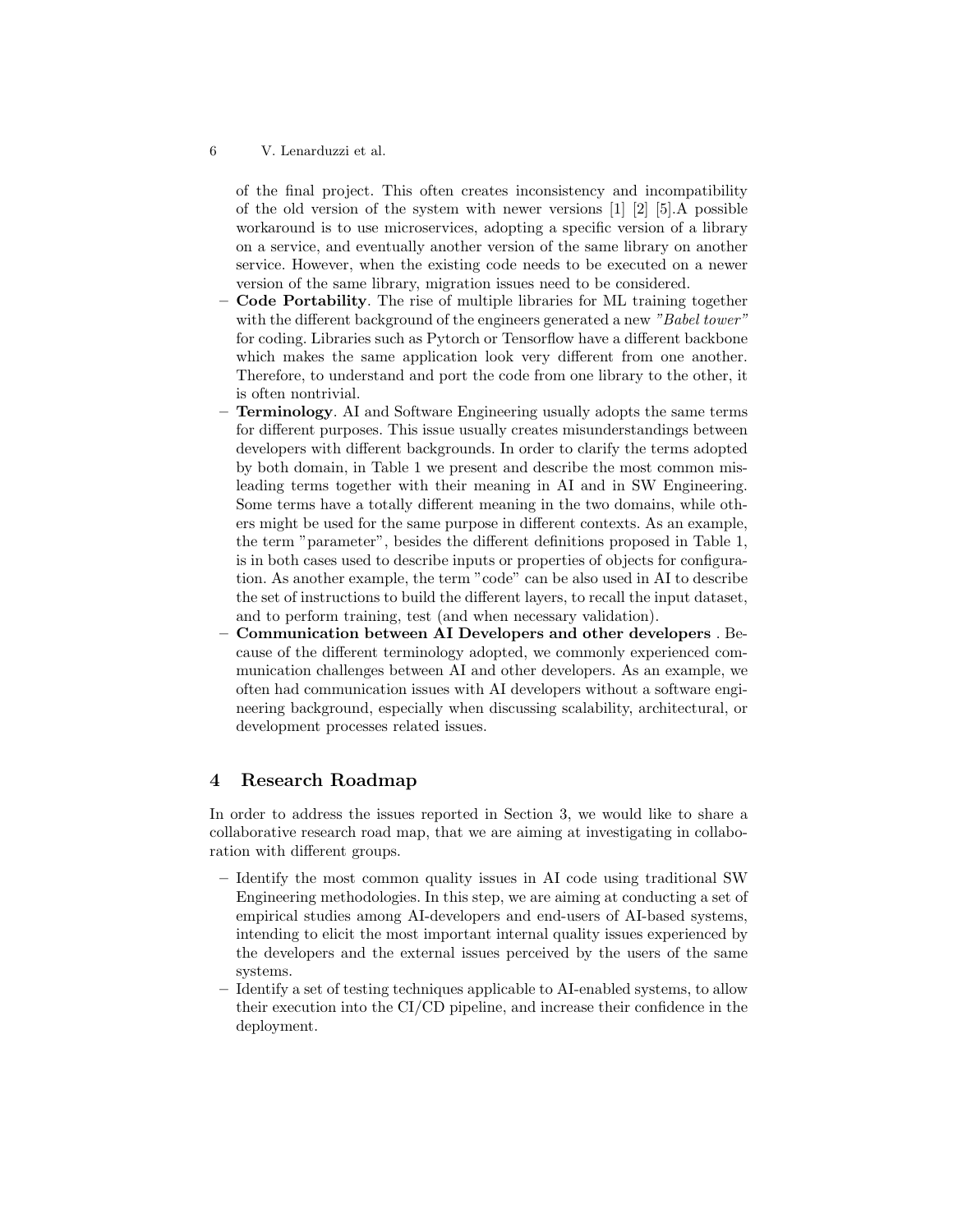| Term           | Machine Learning                                                                   | <b>Software Engineering</b>                                                             |
|----------------|------------------------------------------------------------------------------------|-----------------------------------------------------------------------------------------|
| Class          |                                                                                    | "One of a set of enumerated target value An extensible template definition for in-      |
|                |                                                                                    | for a label" resulted from a classification stantiating objects in object-oriented pro- |
|                | $\mod$ el $ 3 $                                                                    | gramming.                                                                               |
| Code           | The possible values of a field (variable), The source code                         |                                                                                         |
|                | also known as "category"                                                           |                                                                                         |
| Distribution   |                                                                                    | Probability distribution (from statistics). Distributed computing. In testing, refers   |
|                | Sometimes also referred to distributed to the testing of distributed systems.      |                                                                                         |
|                |                                                                                    |                                                                                         |
|                | computing or parallelism.                                                          |                                                                                         |
| Example        |                                                                                    | An entry from a dataset, composed of at $ An$ example system or piece of software       |
|                | least one features and a label, that can be often found in software documentation. |                                                                                         |
|                | used in model training and/or after train-                                         |                                                                                         |
|                | ing during inference. (also known as Ob-                                           |                                                                                         |
|                | servation)                                                                         |                                                                                         |
| Execution      |                                                                                    | The set of all the libraries which are in-A system comprised of hardware and soft-      |
| Environment    |                                                                                    | stalled, and lately imported in the com- ware tools used by the developers to           |
|                | piler. Specifically, in reinforcement learn- build/deploy software.                |                                                                                         |
|                | ing, is the observable world exposed to a                                          |                                                                                         |
|                | $\ell$ learning agent $ 3 $                                                        |                                                                                         |
| Feature        |                                                                                    | A characterizing variable found in the in- A distinguishing characteristic of a soft-   |
|                | put data to a machine learning model. ware item                                    |                                                                                         |
|                | Predictions about the data can be made                                             |                                                                                         |
|                | after gaining insight from these features                                          |                                                                                         |
|                | $(\text{training}).$                                                               |                                                                                         |
| Function       |                                                                                    | A mathematical function, mapping pa-In principle the same, in practice refers to        |
|                | rameters to a domain                                                               | the implementation in the source code                                                   |
| Label          |                                                                                    | In supervised learning: expected output $A$ label refers to the name of a text field    |
|                |                                                                                    | for a training case. For example, an email in a form or user interface (e.g the label   |
|                | message may be labeled as SPAM or non- of a button).                               |                                                                                         |
|                | SPAM. [3]                                                                          |                                                                                         |
| $_{\rm Layer}$ |                                                                                    | A set of neurons in a neural network that A layer in a multilayered software solu-      |
|                |                                                                                    | operates on input data (possibly from pre-tion, e.g. data access layer, business logic  |
|                | vious layers) and provides inputs to the layer, presentation layer.                |                                                                                         |
|                | next layer(s) as their outputs. $ 3 $                                              |                                                                                         |
| Model          |                                                                                    | Output of a ML algorithm after it has Different meaning, depending on the con-          |
|                |                                                                                    | been trained from the training data, the text: Development Model (process), Data        |
|                | learning program, and frameworks [30]                                              | Model (Database schema),                                                                |
| Network        | Usually assuming Neural Network                                                    | Usually assuming Computer Network                                                       |
| Parameter      |                                                                                    | A variable in a model that is adjusted dur- A variable that holds a piece of data pro-  |
|                |                                                                                    | ing training to minimize loss. E.g. weights vided to a function as an input argument.   |
|                | or normalization parameters.                                                       |                                                                                         |
| Pattern        | Detecting patterns in a dataset.                                                   | Design patterns or architectural patterns                                               |
| Performance    | How well a certain model performs ac-                                              | How fast a certain piece of software exe-                                               |
|                | cording to the selected metrics, e.g. preci-                                       | cutes and/or how efficient it is.                                                       |
|                | sion, recall, or false positives, after train-                                     |                                                                                         |
|                | ing $ 21 $ .                                                                       |                                                                                         |
| Quality        | See performance                                                                    | Software quality, including internal (e.g.                                              |
|                |                                                                                    |                                                                                         |
|                |                                                                                    | code quality) and external quality (e.g. us-                                            |
|                |                                                                                    | ability, performance, )                                                                 |
| Reference      | The baseline category used to compare<br>with other categories.                    | The variable that points to a memory ad-<br>dress of another variable                   |
|                |                                                                                    |                                                                                         |
| Regression     | Estimate numerical values, identifying re-                                         | Regression (Testing) is a full or partial                                               |
|                | lationships, and correlations between dif-                                         | selection of already executed test cases                                                |
|                | ferent types of data $ 30 $ .                                                      | which are re-executed to ensure that a re-                                              |
|                |                                                                                    | cent program or code change has not ad-                                                 |
|                |                                                                                    | versely affected existing features.                                                     |
| Testing        |                                                                                    | The process of evaluating a network over Check whether the actual results match         |
|                |                                                                                    | a set of data which has not been used for the expected results and to ensure that       |
|                | training and/or validation                                                         | the software system is Defect free                                                      |
| Training       | The process of tuning the weights and bi-                                          | Developer's training                                                                    |
|                | ased of a network recursively by making                                            |                                                                                         |
|                | use of labeled examples                                                            |                                                                                         |
| Validation     |                                                                                    | The process of using data outside the Verification and validation is the process        |
|                |                                                                                    | training set, known as the validation set, of checking that a software system meets     |
|                |                                                                                    | to evaluate the model quality. Important specifications and that it fulfills its in-    |
|                | to ensure the generalization of the model tended purpose (requirements).           |                                                                                         |
|                | outside the training set [3]                                                       |                                                                                         |

Table 1. The terminology adopted in AI and in SW Engineering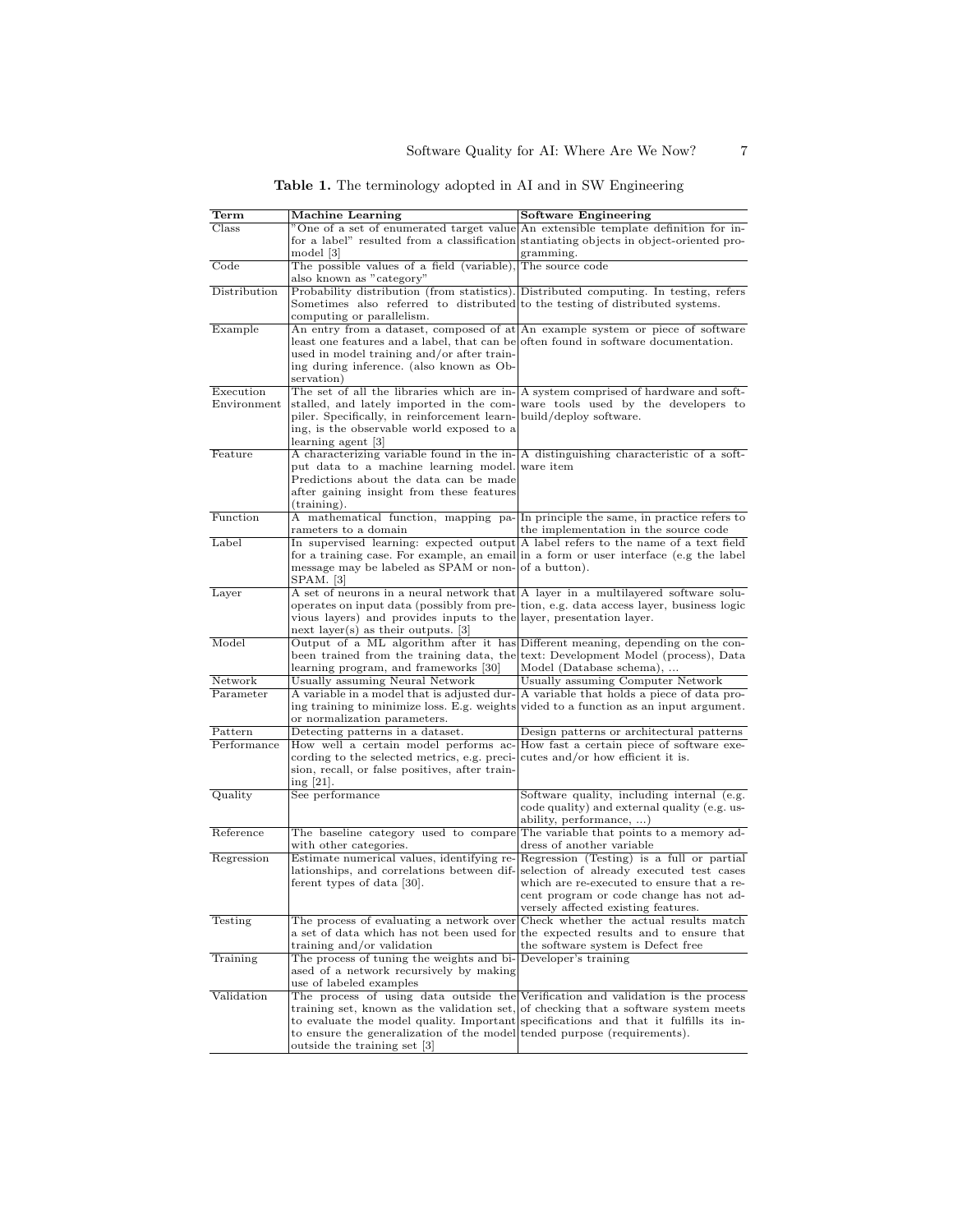- 8 V. Lenarduzzi et al.
- Identify a set of quality rules for the code and develop a linter for detecting code-level issues for the most common libraries and languages, starting from widely used tools for static code analysis [18] and technical debt analysis [7].
- Integrate into our master courses of Machine Learning a course on software engineering, with a special focus on the maintenance and testing of the AIenabled applications

# 5 Conclusion

In this work, we highlighted the most common quality issues that our developers face during the development of AI-enabled systems, based on the experience of our three research groups.

Overall, the training of developers is one of the biggest lacks in AI, which usually brings several issues related to low code quality of AI-code as well as low long-term maintenance.

## Acknowledgement

We would like to thank the software engineering and AI community and in particular Taher Ahmed Ghaleb, Steffen Herbold, Idan Huji, Marcos Kalinowski, Christian Kästner, Janet Siegmund and Daniel Strüber for helping us on the definition of the glossary of AI and SW Engineering terms<sup>7</sup>.

## References

- 1. TensorFlow version compatibility. https://www.tensorflow.org/guide/versions
- 2. Compatible Versions of PyTorch/Libtorch with Cuda 10.0. https: //discuss.pytorch.org/t/compatible-versions-of-pytorch-libtorchwith-cuda-10-0/58506 (2019), online; accessed 11 July 2020
- 3. Machine Learning Glossary, Google Developers. https://developers.google.com/machine-learning/glossary (2019), online; accessed 28 August 2020
- 4. Pytorch Lightning. The lightweight PyTorch wrapper for ML researchers. https: //github.com/PyTorchLightning/pytorch-lightning (2019), online; accessed 11 July 2020
- 5. Tensorflow 1.11.0 incompatible with keras2.2.2? https://github.com/tensorflow/tensorflow/issues/22601 (2019), online; accessed 11 July 2020
- 6. Avgeriou, P., Kruchten, P., Ozkaya, I., Seaman, C.: Managing technical debt in software engineering (dagstuhl seminar 16162). Dagstuhl Reports 6 (01 2016)
- 7. Avgeriou, P., Taibi, D., Ampatzoglou, A., Arcelli Fontana, F., Besker, T., Chatzigeorgiou, A., Lenarduzzi, V., Martini, A., Moschou, N., Pigazzini, I., Saarimäki, N., Sas, D., Soares de Toledo, S., Tsintzira, A.: An overview and comparison of technical debt measurement tools. IEEE Software (2021)

 $^7$  https://twitter.com/vale\_lenarduzzi/status/1295055334264975360 Last access: 28 August 2020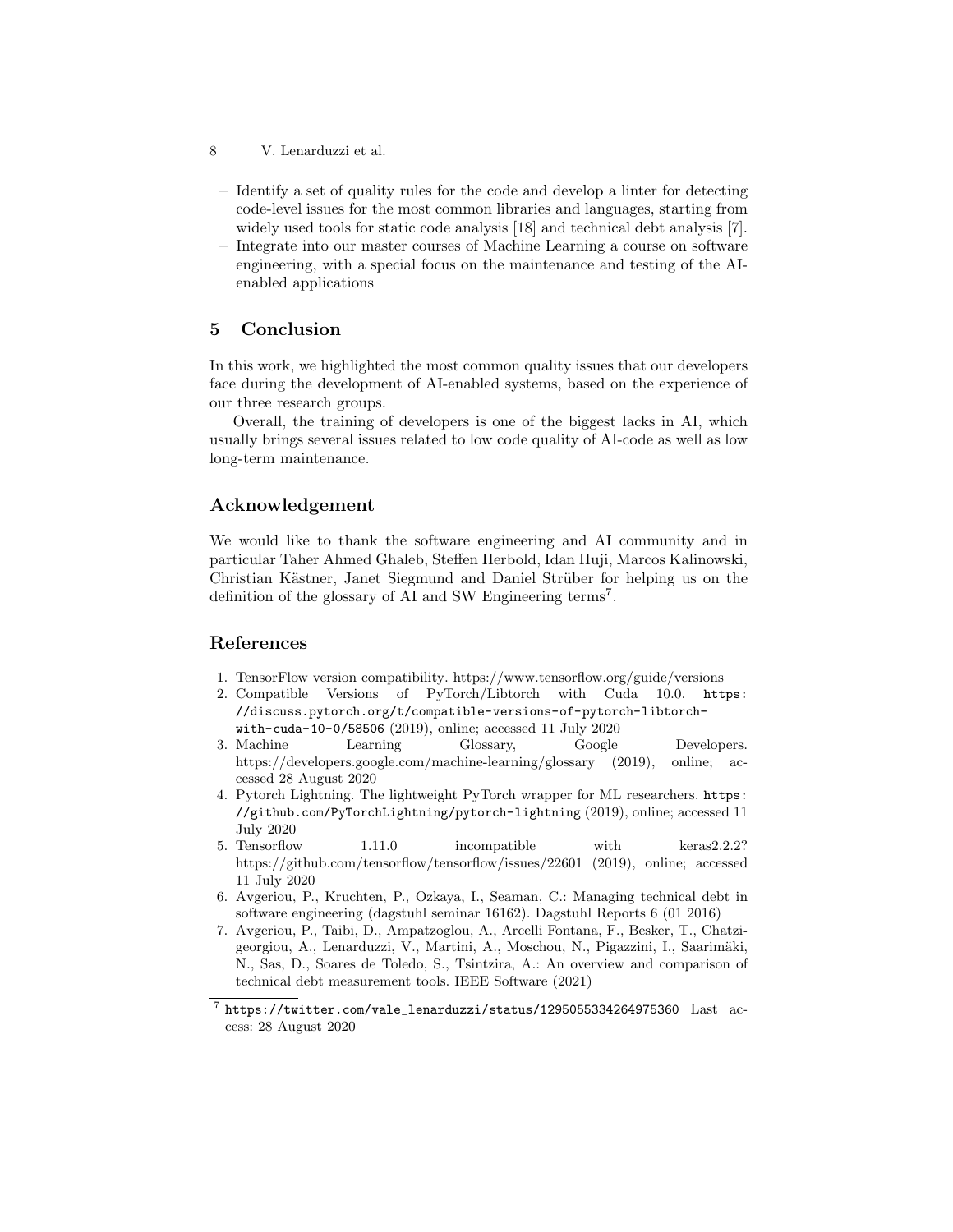- 8. Bradley, A.P.: The use of the area under the roc curve in the evaluation of machine learning algorithms. Pattern recognition 30(7), 1145–1159 (1997)
- 9. Britten, N., Campbell, R., Pope, C., Donovan, J., Morgan, M., Pill, R.: Using meta ethnography to synthesise qualitative research: a worked example. J Health Serv Res Policy 7(4), 209–215 (Oct 2002), http://www.ncbi.nlm.nih.gov/pubmed/ 12425780
- 10. Chen, T.Y.: Metamorphic testing: A simple method for alleviating the test oracle problem. In: Proceedings of the 10th International Workshop on Automation of Software Test. p. 53–54. AST '15, IEEE Press (2015)
- 11. Cohen, G., Afshar, S., Tapson, J., Van Schaik, A.: Emnist: Extending mnist to handwritten letters. In: 2017 International Joint Conference on Neural Networks (IJCNN). pp. 2921–2926. IEEE (2017)
- 12. Commission, E.: WHITE PAPER On Artificial Intelligence A European approach to excellence and trust. https://ec.europa.eu/info/sites/ info/files/commission-white-paper-artificial-intelligence-feb2020\_ en.pdf?utm\_source=CleverReach&utm\_medium=email&utm\_campaign=23-02- 2020+Instituts-Journal+07\%2F20\%3A+Wo+waren+Sie\%3F+Es+ging+um+Sie\  $%21k$ utm\_content=Mailing\_11823061 (2020), online; accessed 09 July 2020
- 13. Deng, J., Dong, W., Socher, R., Li, L.J., Li, K., Fei-Fei, L.: Imagenet: A largescale hierarchical image database. In: 2009 IEEE conference on computer vision and pattern recognition. pp. 248–255. Ieee (2009)
- 14. Kästner, C., Kang, E.: Teaching software engineering for ai-enabled systems. arXiv preprint arXiv:2001.06691 (2020)
- 15. Kohavi, R.: A study of cross-validation and bootstrap for accuracy estimation and model selection. In: Proceedings of the 14th International Joint Conference on Artificial Intelligence - Volume 2. p. 1137–1143. IJCAI'95, Morgan Kaufmann Publishers Inc., San Francisco, CA, USA (1995)
- 16. Larus, J., Hankin, C., Carson, S.G., Christen, M., Crafa, S., Grau, O., Kirchner, C., Knowles, B., McGettrick, A., Tamburri, D.A., Werthner, H.: When computers decide: European recommendations on machine-learned automated decision making (2018)
- 17. LeCun, Y., Bottou, L., Bengio, Y., Haffner, P.: Gradient-based learning applied to document recognition. Proceedings of the IEEE 86(11), 2278–2324 (1998)
- 18. Lenarduzzi, V., Sillitti, A., Taibi, D.: A survey on code analysis tools for software maintenance prediction. In: Software Engineering for Defence Applications — SEDA (2019)
- 19. Lwakatare, L.E., Raj, A., Bosch, J., Olsson, H.H., Crnkovic, I.: A taxonomy of software engineering challenges for machine learning systems: An empirical investigation. In: Agile Processes in Software Engineering and Extreme Programming. pp. 227–243. Springer International Publishing (2019)
- 20. M., D.: How to perform Quality Assurance for Machine Learning models? https://medium.com/datadriveninvestor/how-to-perform-qualityassurance-for-ml-models-cef77bbbcfb (2018), online; accessed 09 July 2020
- 21. Mitchell, T.M.: Machine learning. McGraw-Hill, New York, NY [u.a. (2010), http: //www.amazon.com/Machine-Learning-Tom-M-Mitchell/dp/0070428077
- 22. Murphy, C., Kaiser, G.E., Arias, M.: A framework for quality assurance of machine learning applications. Columbia University Computer Science Technical Reports, CUCS-034-06 (2006)
- 23. Nessi: Software and Artificial Intelligence. http://www.nessi-europe.com/files/ NESSI\%20-\%20Software\%20and\%20AI\%20-\%20issue\%201.pdf (2019), online; accessed 09 July 2020